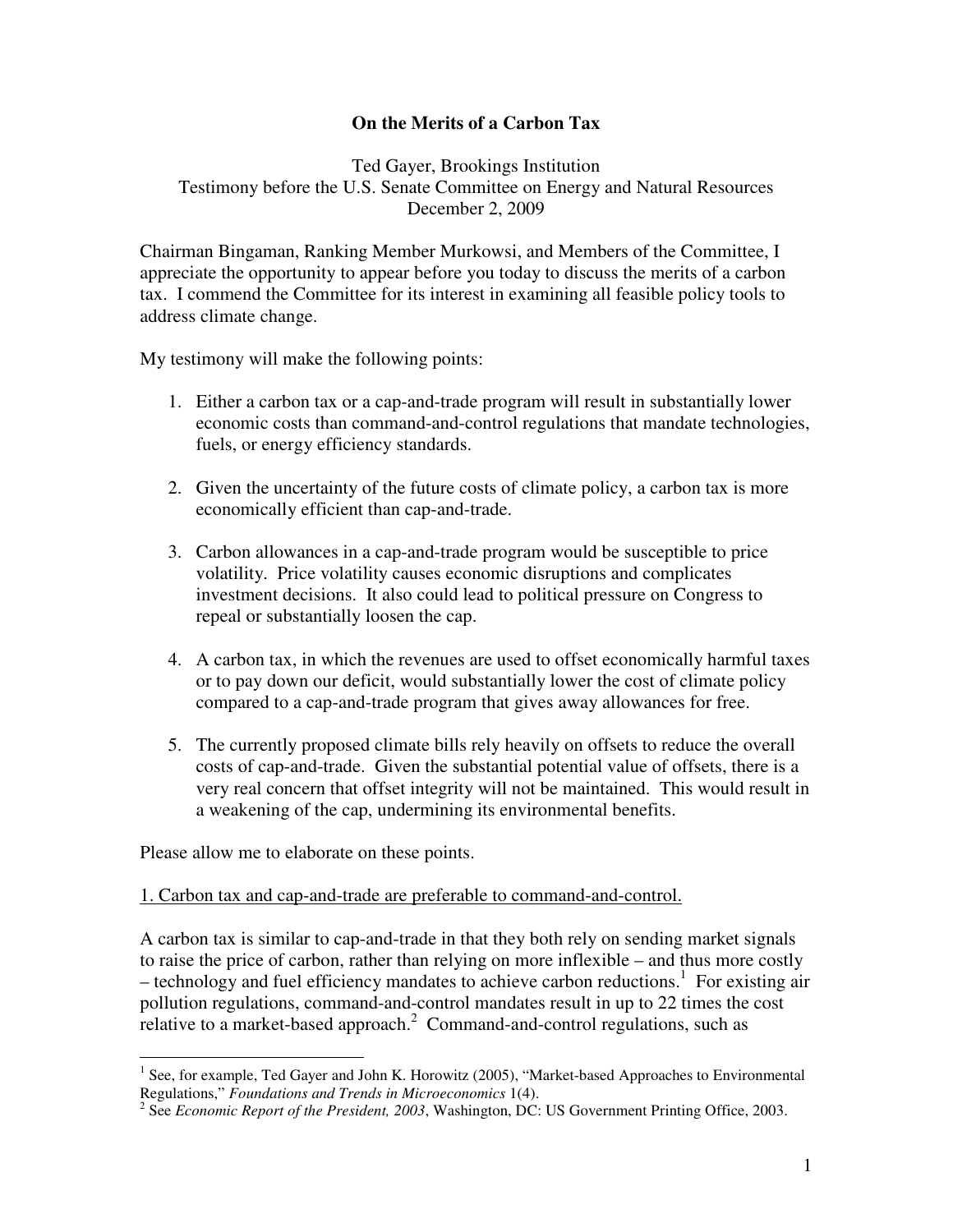technology standards, might be preferable to market-based regulations when measuring emissions is costly or infeasible. However, this is not the case with carbon emissions.

I believe the over-reliance on inflexible command-and-control regulations in the existing Clean Air Act and in the House energy bill [HR 2454] will result in much higher economic costs than would reliance strictly on a carbon tax or cap-and-trade. Indeed, were cap-and-trade or a carbon tax to be enacted, the additional command-and-control regulations – such as the renewable fuel mandate, the renewable electricity mandate, and the various energy efficiency requirements – would likely just add to the overall cost of the program without accruing any climate benefits.

### 2. Given cost uncertainty, a carbon tax is more economically efficient than cap-and-trade.

When there is uncertainty about the costs of reducing a pollutant, a carbon tax and capand-trade yield different results with respect to economic efficiency.<sup>3</sup> With respect to climate change, the benefits of carbon reduction are related to the stock of the pollutant, whereas the costs are related to the flow of the pollutant. Under these circumstances, a carbon tax yields more economically efficient results than cap-and-trade.<sup>4</sup>

### 3. Carbon allowances in a cap-and-trade program could be susceptible to price volatility.

The main distinction between a carbon tax and cap-and-trade is that the former gives certainty about the price of carbon, whereas the latter gives certainty about the quantity of carbon emitted. Market participants prefer stability of prices, in order to better plan capital decisions, including long-term investments in low-carbon technologies. The price volatility of a cap-and-trade program would likely also increase pressure on policymakers to eliminate or substantially weaken the cap, thus creating more uncertainty about future prices.

Price volatility, as well as my previous concern about cost uncertainty, could be addressed relatively easily within a cap-and-trade program. For example, a cap-and-trade program that included a safety valve price – in which the government offers to sell additional allowances above the cap at a pre-established price – would eliminate the risk of high-end price volatility. A Congressional Budget Office study on the policy options for reducing carbon emissions also noted that a safety valve would limit the cost of a capand-trade program.<sup>5</sup> And a recent paper by my colleagues at Brookings suggested a price collar, which would establish both a price floor and a price ceiling for cap-and-trade allowances, thus addressing the problem of price volatility.<sup>6</sup> Unfortunately, the House energy bill does not include any such provisions. A carbon tax could offer a cleaner approach to tackling the issue of price volatility.

 3 See Martin L. Weitzman (1974), "Prices vs. Quantities," *Review of Economic Studies* 41(4): 477-491.

<sup>&</sup>lt;sup>4</sup> See William A. Pizer (1998), "Prices vs. Quantities Revisited: The Case of Climate Change," Discussion Paper 98-02, Resources for the Future.

<sup>&</sup>lt;sup>5</sup> See Congressional Budget Office, "Policy Options for Reducing  $CO<sub>2</sub>$  Emissions," February 2008.

<sup>&</sup>lt;sup>6</sup> See Adele Morris, Warwick J. McKibbin, and Peter J. Wilcoxen (2009), "A Copenhagen Collar: Achieving Comparable Effort through Carbon Price Agreements," Brookings Institution.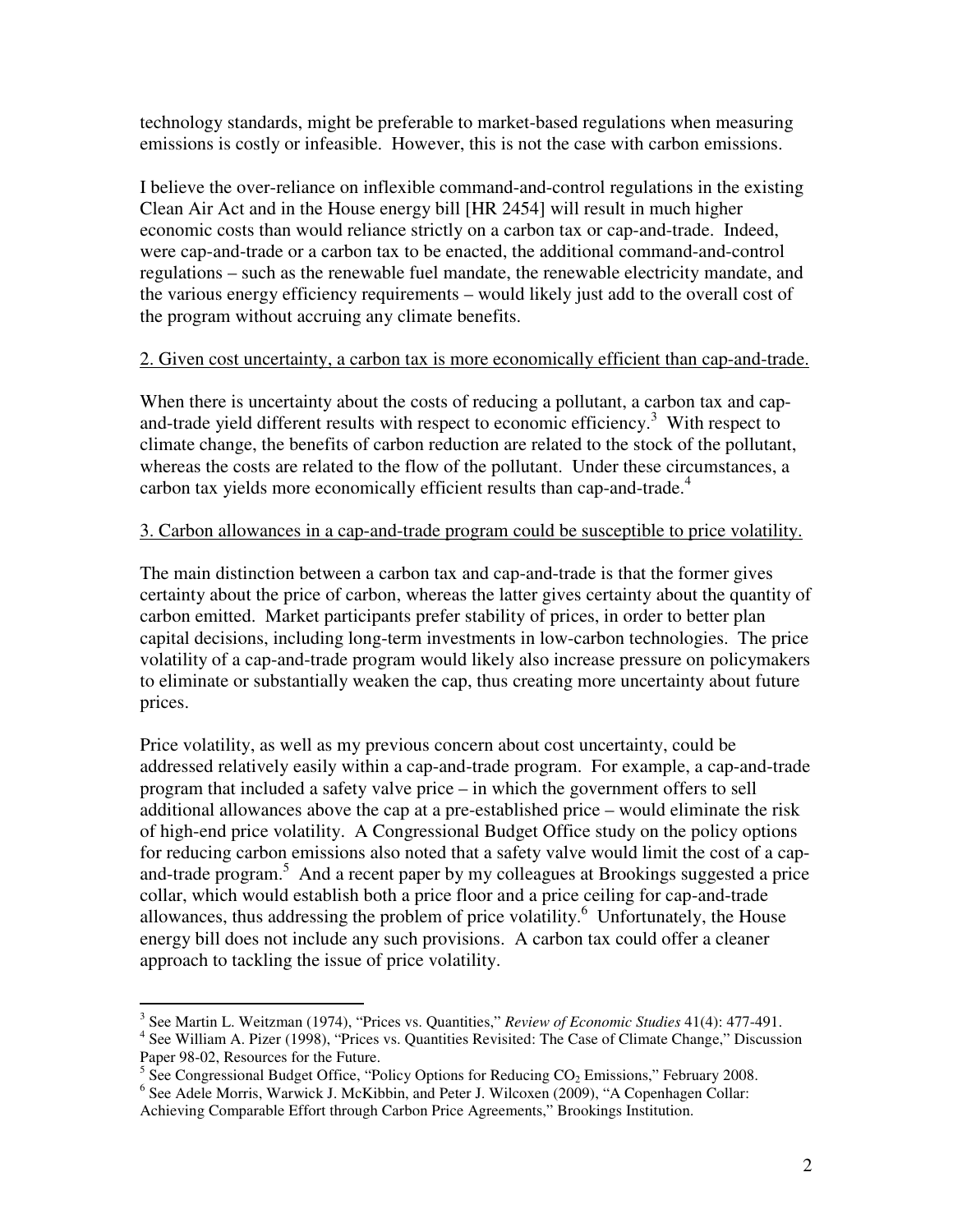4. A carbon tax that uses the revenue to offset harmful taxes would substantially reduce costs.

A carbon tax generates public revenue. A cap-and-trade program generates public revenue only when the allowances are auctioned off by the government. In practice, this rarely happens, and the allowances are instead given away for free to regulated entities. Failing to capture and direct this public revenue to reducing economically harmful taxes and deficits would substantially increase the cost of any policy.

Any successful climate policy would increase the prices of such things as electricity and transportation. These price increases amount to a reduction in real incomes, which in turn magnifies the economic inefficiencies in our overall tax system.<sup>7</sup> These inefficiencies – known as the tax-interaction effect – can substantially increase the overall cost of any environmental regulation, even in some cases leading to negative net benefits. $8$ 

The way to address this problem is to use public revenues from a carbon tax to offset inefficient taxes or deficits. A carbon tax set at a similar stringency to the House energy bill's cap-and-trade program would likely result in \$60 to \$100 billion per year<sup>9</sup> that can be used to reduce other economically harmful taxes. A revenue-neutral carbon tax would achieve former Vice President Al Gore's aim to "tax what we burn, not what we earn."<sup>10</sup>

# 5. Carbon offsets could undermine a cap-and-trade program.

In a cap-and-trade system, an offset is a reduction in carbon emissions from sources that are not subject to the mandatory cap. The advantage of offsets is that they can provide many sources of low-cost reductions, thus significantly reducing the overall cost of achieving an emissions reduction goal. This can be seen in the currently proposed climate bills, which rely heavily on offsets to reduce overall costs of cap-and-trade. According to the EPA's analysis of the House energy bill, international offsets would average over 1 billion metric tons of carbon dioxide equivalent per year.<sup>11</sup> Without international offsets, the allowance price would increase 89 percent.<sup>12</sup>

But offsets also pose a substantial problem in that they are difficult to measure. The enforcement of a carbon tax or a cap-and-trade program relies on measuring carbon emissions, typically by measuring the carbon content of fuel inputs. Offsets, on the other

 7 See, for example, Agnar Sandmo (1975), "Optimal Taxation in the Presence of Externalities," *Swedish Journal of Economics* 77(1).

<sup>8</sup> See Lawrence H. Goulder (1998), "Environmental Policy Making in a Second-best Setting," *Journal of Applied Economics* 1(2): 279-328.

<sup>&</sup>lt;sup>9</sup> See http://www.epa.gov/climatechange/economics/pdfs/HR2454\_Analysis.pdf

<sup>&</sup>lt;sup>10</sup> See Al Gore's Speech at Constitution Hall in Washington, July 17, 2008: http://www.npr.org/templates/story/story.php?storyId=92638501

<sup>&</sup>lt;sup>11</sup> See http://www.epa.gov/climatechange/economics/pdfs/HR2454\_Analysis.pdf

<sup>&</sup>lt;sup>12</sup> See http://www.epa.gov/climatechange/economics/pdfs/HR2454\_Analysis.pdf